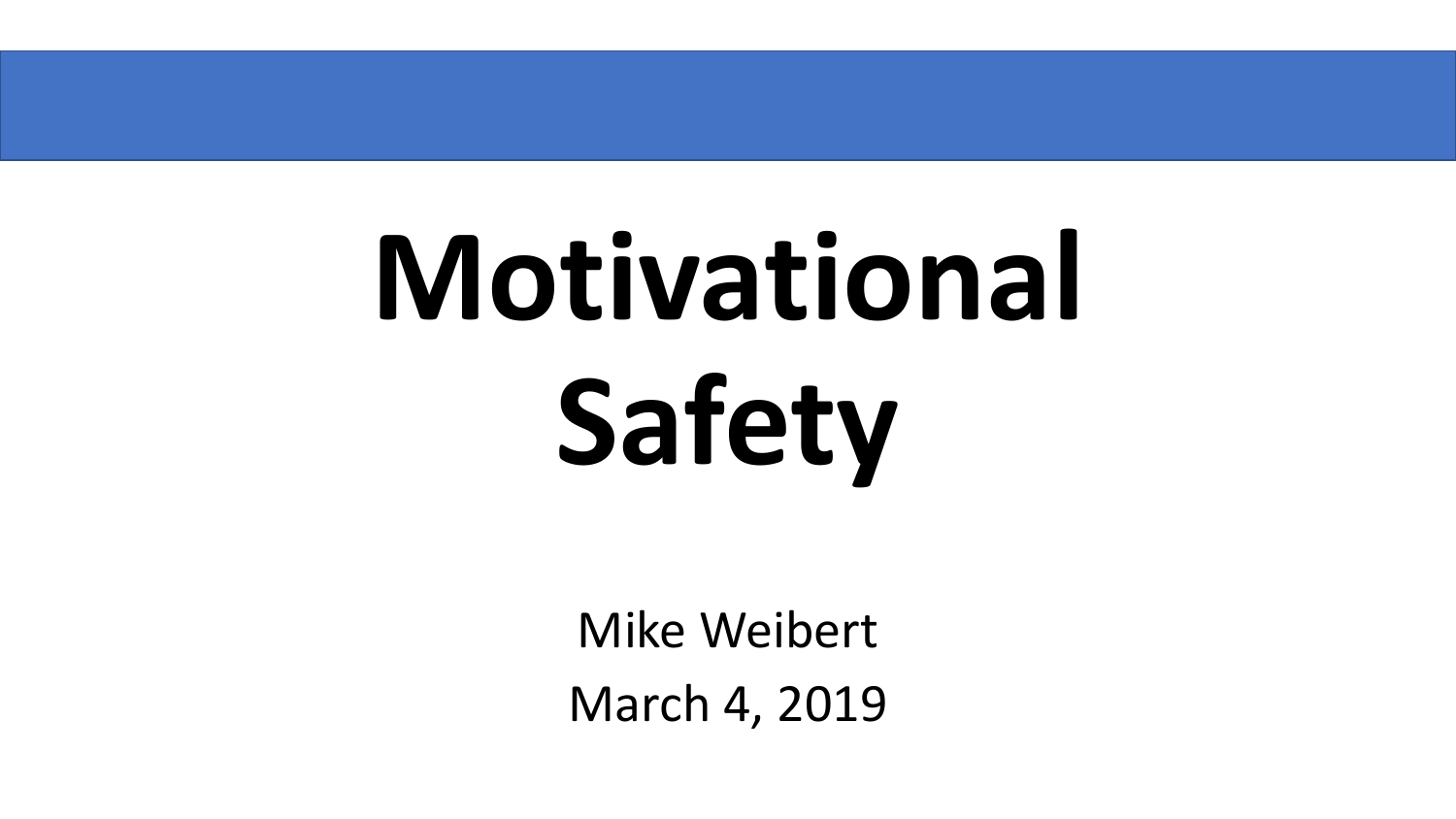## Safety Over the Years



Vintage Implementation and Modern Implementation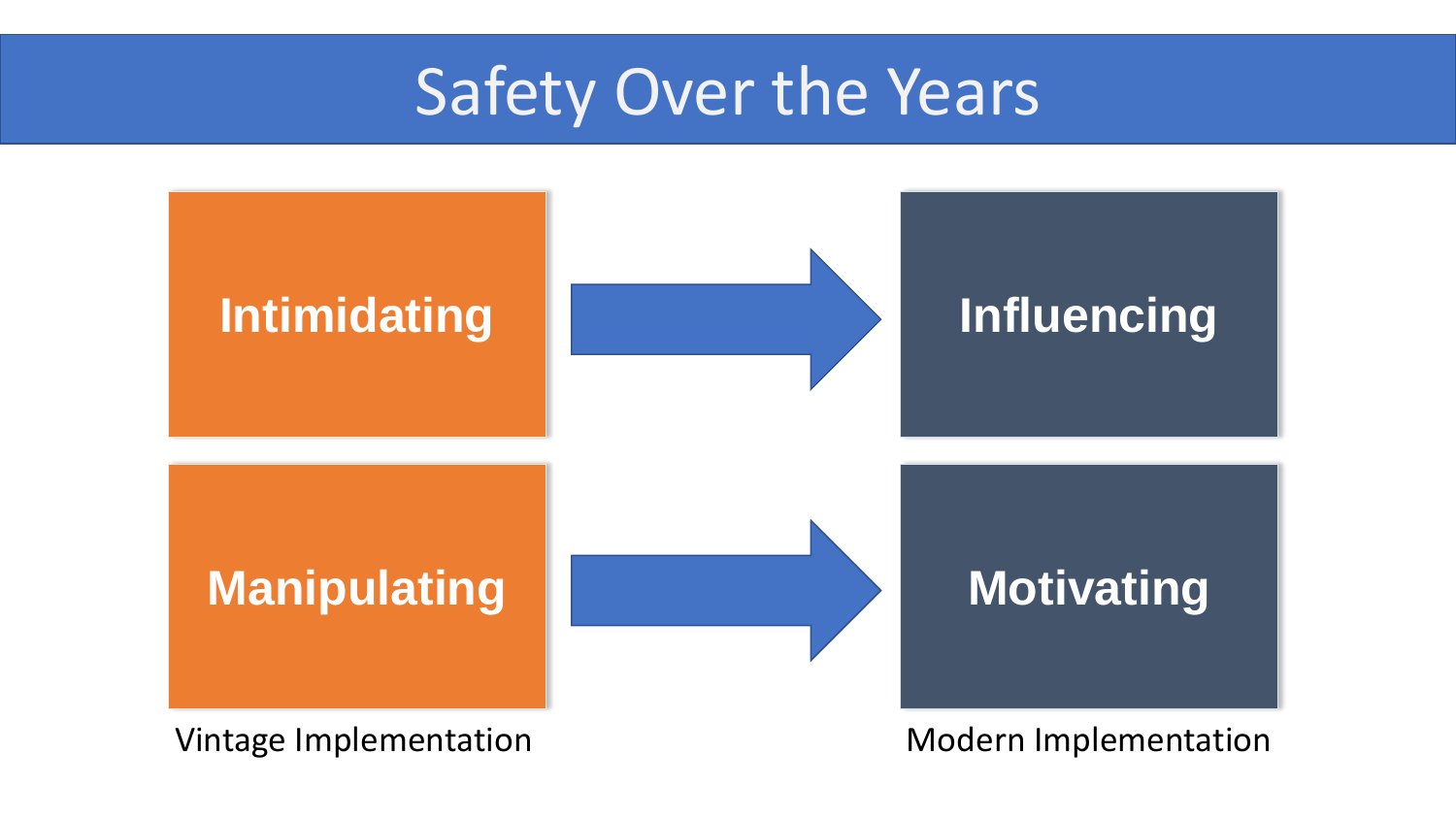## Safety Processes that Promote "Buy-In" to Achieve Success

Key elements for our effective safety system:

- Management leadership and involvement
- Ownership and commitment
- **Teamwork**
- Effective communication
- Safety leadership
- Positive recognition and praise
- Focus on improvement
- Education and administration
- Motivation and always sharing the bottom line

*Company goals 0 Injuries, 0 Lost Time Accidents, 0 Environmental and 0 Property Damage incidents.*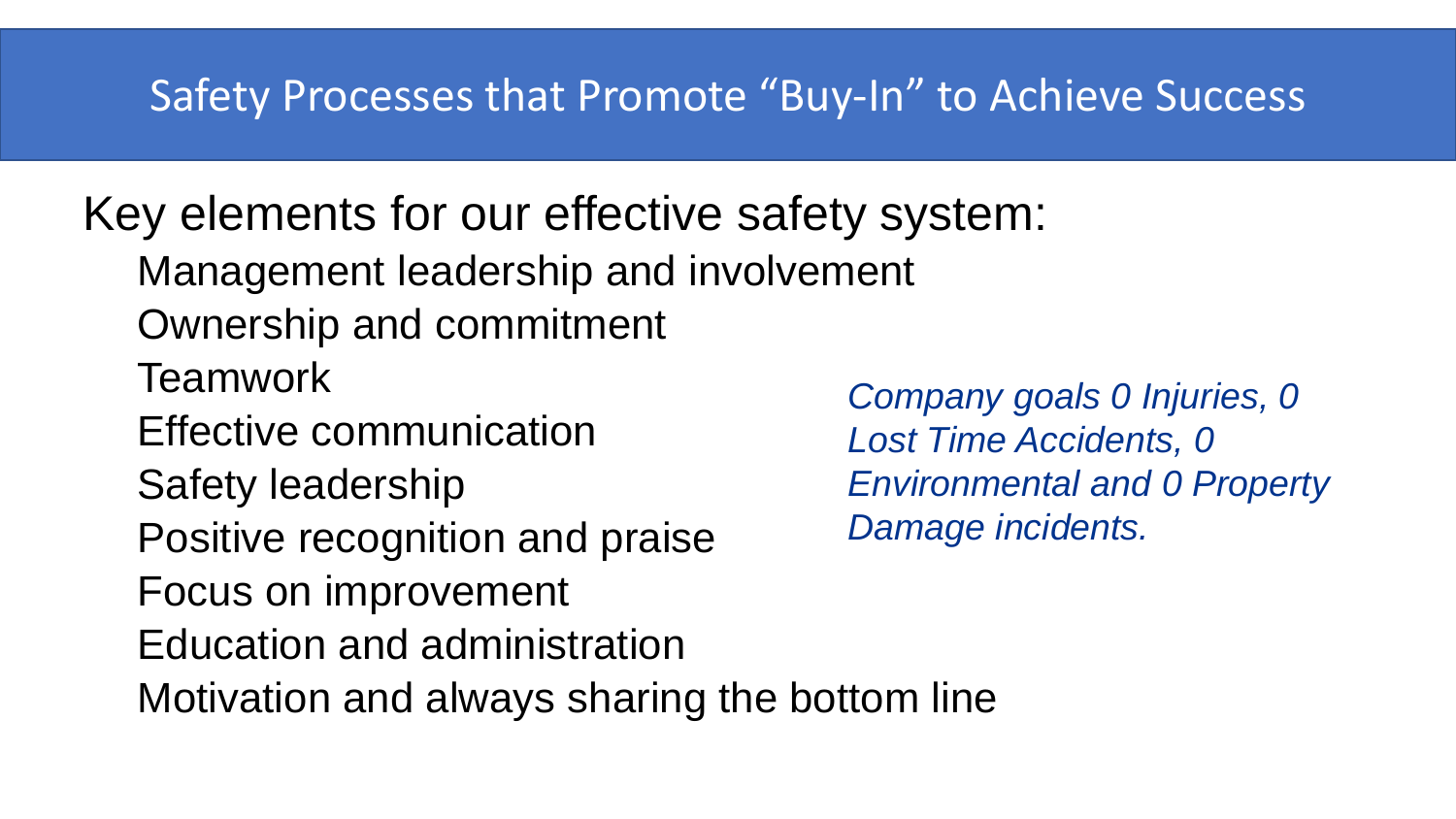## Develop a "Stay in the Green" mindset

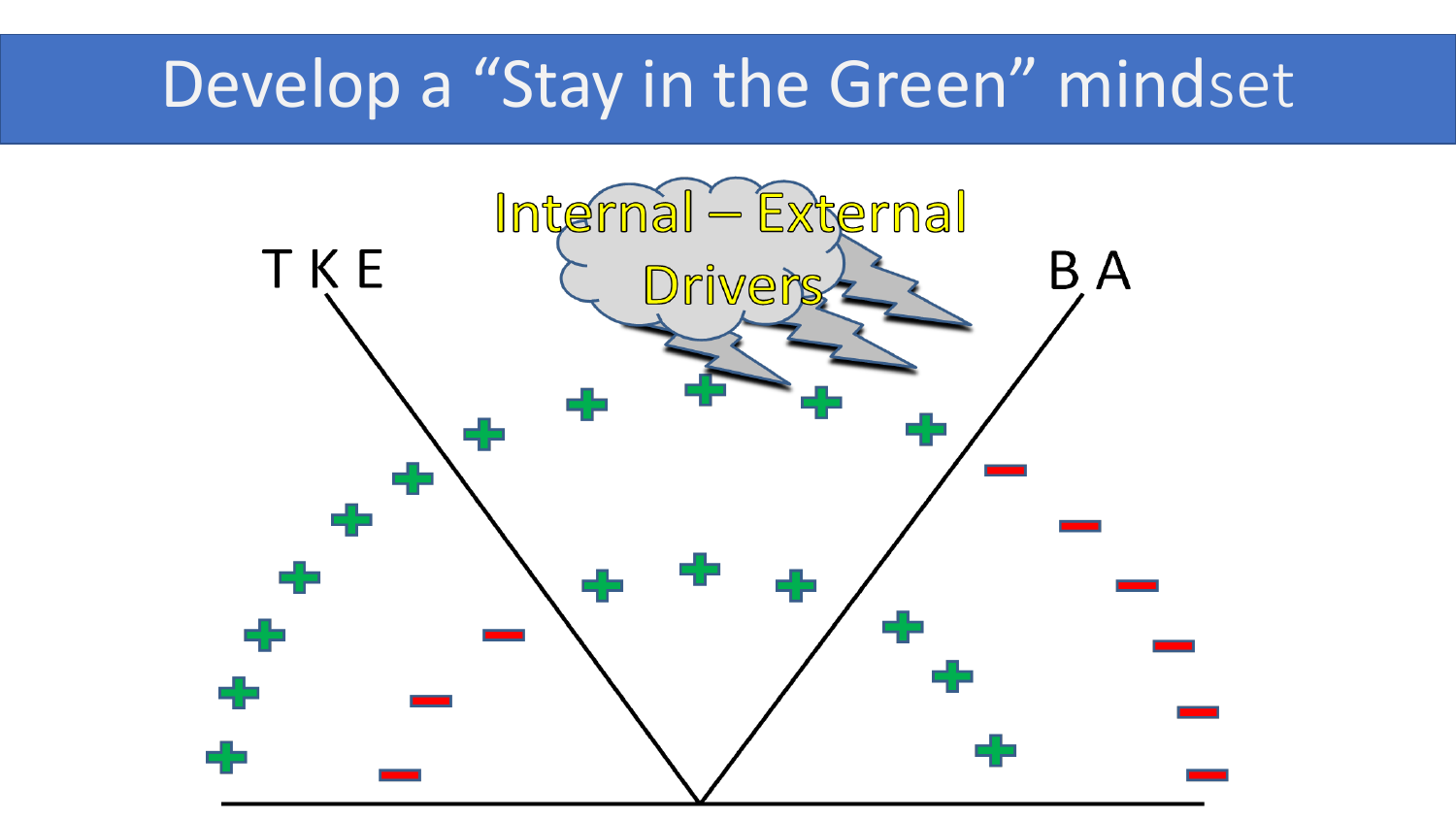## Safety Processes that Promote "Buy-In" to Achieve Success

- Develop a safety culture that promotes TEAM work and collaboration to achieve the most effective safe practices
	- "Agreement Process" for situations where "Safe Work Arounds" are developed to achieve safe work efforts
	- Promote the "Brother's Keeper" behavior
- Positive recognition incentive program where workers are recognized and appreciated for their work efforts and commitment to safety
	- Gift Card Safety Awards **-Safety Dollars**
	- Safety Luncheons **-Stepping Up Award**
	-
	-
- 
- 
- SOR Award **-Construction "Strong Future" Award**
- Cross Company Safety Award -Diversity in Construction Recognition